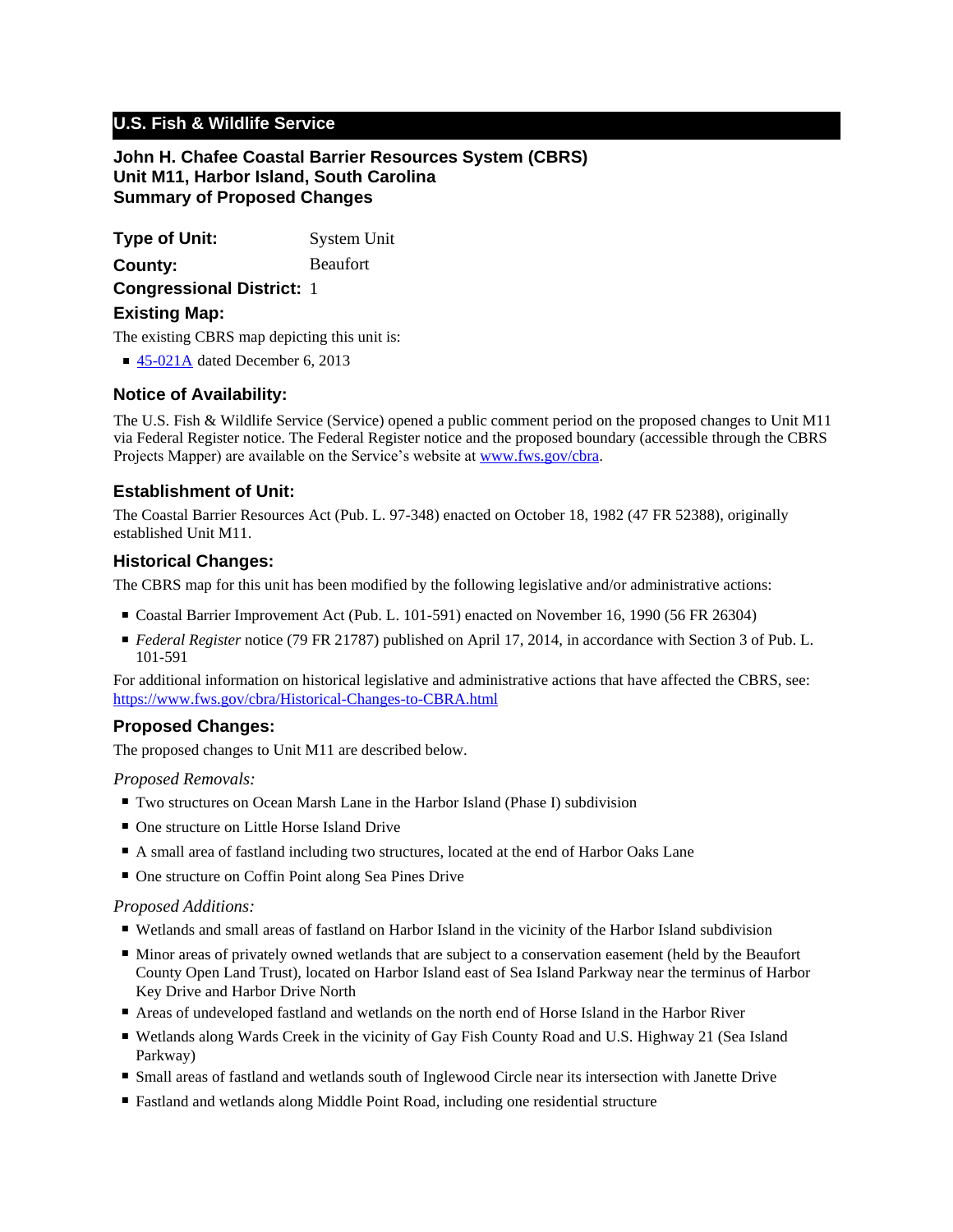*Other Modifications/Information:*

■ Areas of fastland and associated aquatic habitat located on Harbor Island that are privately owned and subject to a conservation easement (held by the Beaufort County Open Land Trust) are currently within System Unit M11. These areas are not proposed for reclassification to an Otherwise Protected Area because the conservation easement was not in place when the areas were first included in 1982 within the CBRS.

For information about the Service's guiding principles and criteria for assessing CBRS boundary modifications, visit www.fws.gov/cbra/maps/Boundary-Modifications.html.

# **Technical Corrections Assessment:**

A technical correction is a correction to a CBRS map to fix a legitimate mapping error. The Service receives numerous requests from property owners and other interested parties who seek to remove areas from the CBRS based on an alleged "technical mapping error." The Service considers a technical mapping error to be a mistake in the delineation of the CBRS boundaries that was made as a result of incorrect, outdated, or incomplete information (often stemming from inaccuracies on the original base maps). The Service generally does not recommend removal of areas from the CBRS unless there is clear and compelling evidence that a technical mapping error led to their inclusion within the CBRS. In order to determine whether a technical mapping error exists, the Service conducts a comprehensive review of the history of the CBRS unit in question which generally includes an assessment of the Service's background records for the unit, the controlling and historical CBRS maps of the area, the historical development status of the area, aerial imagery, and any materials submitted by interested parties. When the Service determines that a technical correction to a map is warranted, we prepare a new comprehensively modernized map for the area. The updated map becomes effective only if adopted through legislation enacted by Congress.

The Service was first contacted about Unit M11 in 2011 by an interested party who sought to appeal the Service's determination that a property located on Coffin Point along Sea Pines Drive is within the CBRS. Following that first request, the Service received additional requests from property owners to remove a neighboring property on Sea Pines Drive and other properties along Harbor Oaks Lane and Ocean Marsh Lane from Unit M11. The property owners assert the properties were improperly included within the CBRS in the past either based on a mapping error or the level of development that exceeded the CBRA criteria at the sites when they were first included in 1990 within the CBRS.

## *Service Findings*

The Service has carefully assessed the information submitted over the years by the private property owners, Beaufort County, and other interested parties as well as the materials that are typically reviewed as part of a technical correction assessment. The Service found that two structures along Ocean Marsh Lane in the Harbor Island (Phase 1) subdivision, two structures and a small area of fastland (i.e., land above mean high tide) along Harbor Oaks Drive, and one structure on Coffin Point along Sea Pines Drive (which is currently bisected by the CBRS boundary) are appropriate for removal from the CBRS. The neighboring structure along Sea Pines Drive is not appropriate for removal from the CBRS. The Service also identified an additional mapping error affecting a structure on Little Horse Island Drive. CBRA's development criteria and the Service's findings related to this technical correction assessment are explained in further detail below.

CBRA requires that the Service consider the following criteria in determining whether a coastal barrier was undeveloped at the time of inclusion within the CBRS: (A) the density of development was less than one structure per five acres of land above mean high tide; and (B) there was existing infrastructure consisting of (i) a road, with a reinforced road bed, to each lot or building site in the area; (ii) a wastewater disposal system sufficient to serve each lot or building site in the area; (iii) electric service for each lot or building site in the area; and (iv) a fresh water supply for each lot or building site in the area (16 U.S.C.  $3503(g)(1)$ ). When assessing whether an area may be appropriate for removal, the Service also considers the location of geomorphic, cultural, and development features on-the-ground at the time the area was included within the CBRS (i.e., whether the CBRS boundary lines on the maps precisely follow the underlying features they were intended to follow on-the-ground).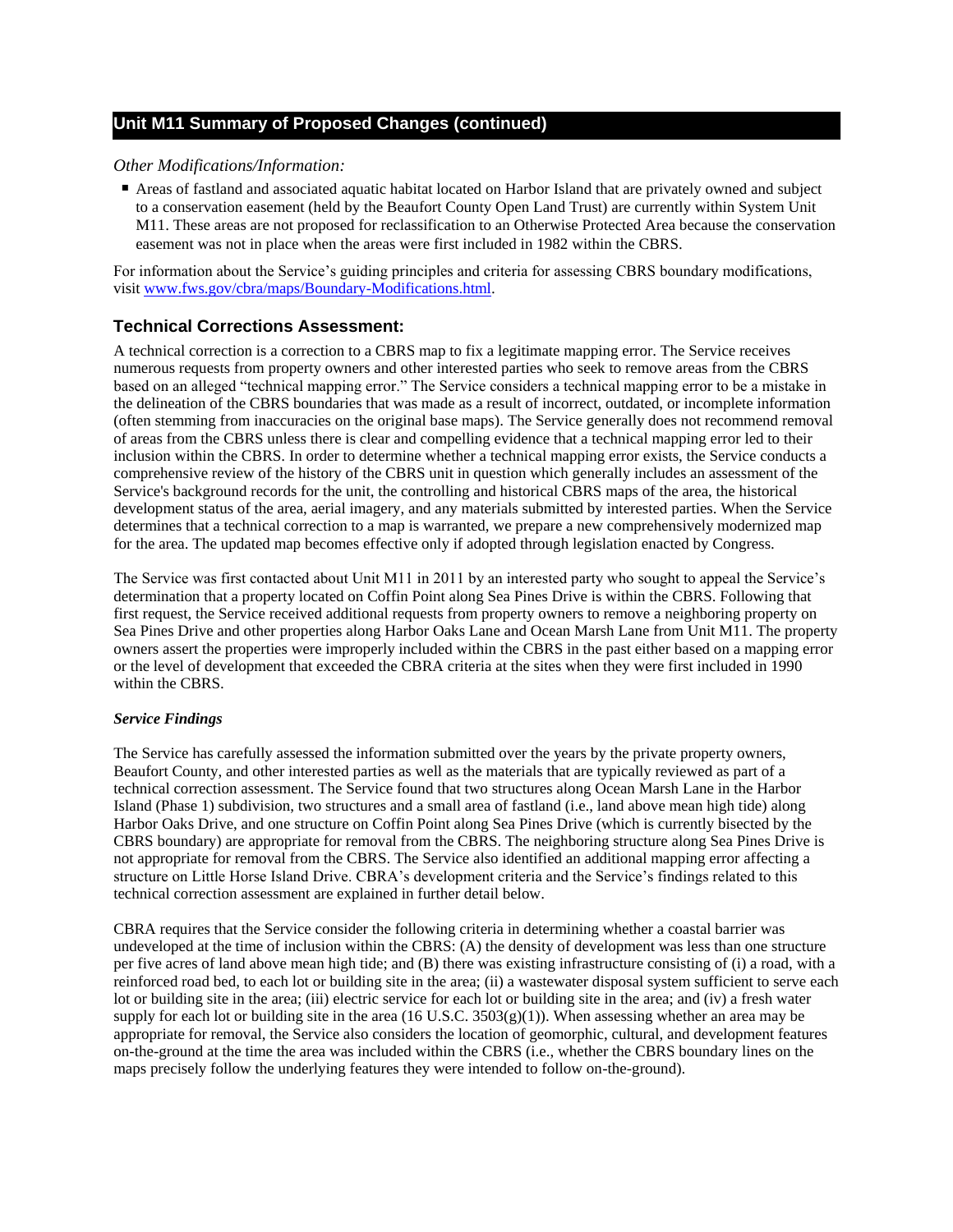#### *Ocean Marsh Lane*

The Service's review of the two properties on Ocean Marsh Lane in the Harbor Island subdivision found that there were no structures on-the-ground in 1990 when this area was first included within the CBRS. Therefore, the density of development within Unit M11 was not considered. The Service's assessment considered the level of infrastructure that was on-the-ground and available to each lot or building site at the time the area was included within the CBRS and found that although there was sewer, electrical, and a public water supply available to each lot or building site, the road (which was not paved at the time), did not have a reinforced road bed. Therefore, the removal of this area from the CBRS is not based on the level of infrastructure on-the-ground at the time the area was included within Unit M11. However, the structures are appropriate for removal because the CBRS boundary in the area where the structures are located was intended to follow the wetland/fastland interface, and the location of this interface as it existed at the time was not depicted correctly on the 1979 U.S. Geological Survey (USGS) Topographic Quadrangle that was used as the base map for the October 24, 1990, CBRS map.

#### *Harbor Oaks Lane*

The Service's review of the two properties at the end of Harbor Oaks Lane found that there were no structures onthe-ground in 1990 when this area was first included within the CBRS. Therefore, the density of development within Unit M11 was not considered. The Service's assessment considered the level of infrastructure that was onthe-ground and available to each lot or building site at the time the area was included within the CBRS and found that there was not a full complement of infrastructure to each lot or building site. However, the structures are appropriate for removal from the CBRS because the boundary in the area where the structures are located was intended to follow the wetland/fastland interface, and the location of this interface as it existed at the time was not depicted correctly on the 1979 USGS Topographic Quadrangle that was used as the base map for the October 24, 1990, CBRS map.

#### *Sea Pines Drive*

The Service reviewed the area on Coffin Point where requests were received to remove from the CBRS two structures along Sea Pines Drive, and found that there are currently twelve structures scattered along the spit within the CBRS. The Service's assessment considered the density of development that existed on-the-ground when Unit M11 was expanded to this area in 1990. Because Unit M11 is made up of two separate segments and the structures along Sea Pines Drive are located in the northern segment, the Service calculated the density of development only for the northern segment. The northern segment was comprised of approximately 42 acres of fastland, and contained approximately six structures in 1990 when it was first included within the CBRS. Therefore, the density of development on-the-ground was about one structure per seven acres of fastland, which is below the density threshold to be considered "undeveloped" under CBRA.

The Service's review of the area on Coffin Point also considered the level of infrastructure that was on-the-ground and available to each lot or building site in 1990 when this area was first included within the CBRS. We currently do not know the dates when the electrical service and fresh water supply were on-the-ground and available to each lot or building site for this area (the wastewater disposal system is septic tanks). However, these dates are irrelevant because the road on the spit is gravel and is not a road with a reinforced road bed (as specified by the statute). The Service does not consider this area to have the full complement of infrastructure necessary to meet the development threshold. Therefore, the area on Coffin Point (except for one structure that is currently bisected by the CBRS boundary crossing the spit) is not appropriate for removal from the CBRS. The structure that is bisected by the boundary is appropriate for removal from the CBRS because it was part of a row of structures that were on-theground to the north of the CBRS boundary when Coffin Point was first included within the CBRS. It appears the intent was to place the CBRS boundary south of this row of structures at the 1990 break-in-development (i.e., where development ends, either immediately adjacent to the last structure in a cluster of structures or at the property parcel boundary of the last structure). The CBRS boundary crossing the spit was an addition made by a Congressional Committee on the draft map that was reviewed and approved by Congress and used in producing the official October 24, 1990, CBRS map.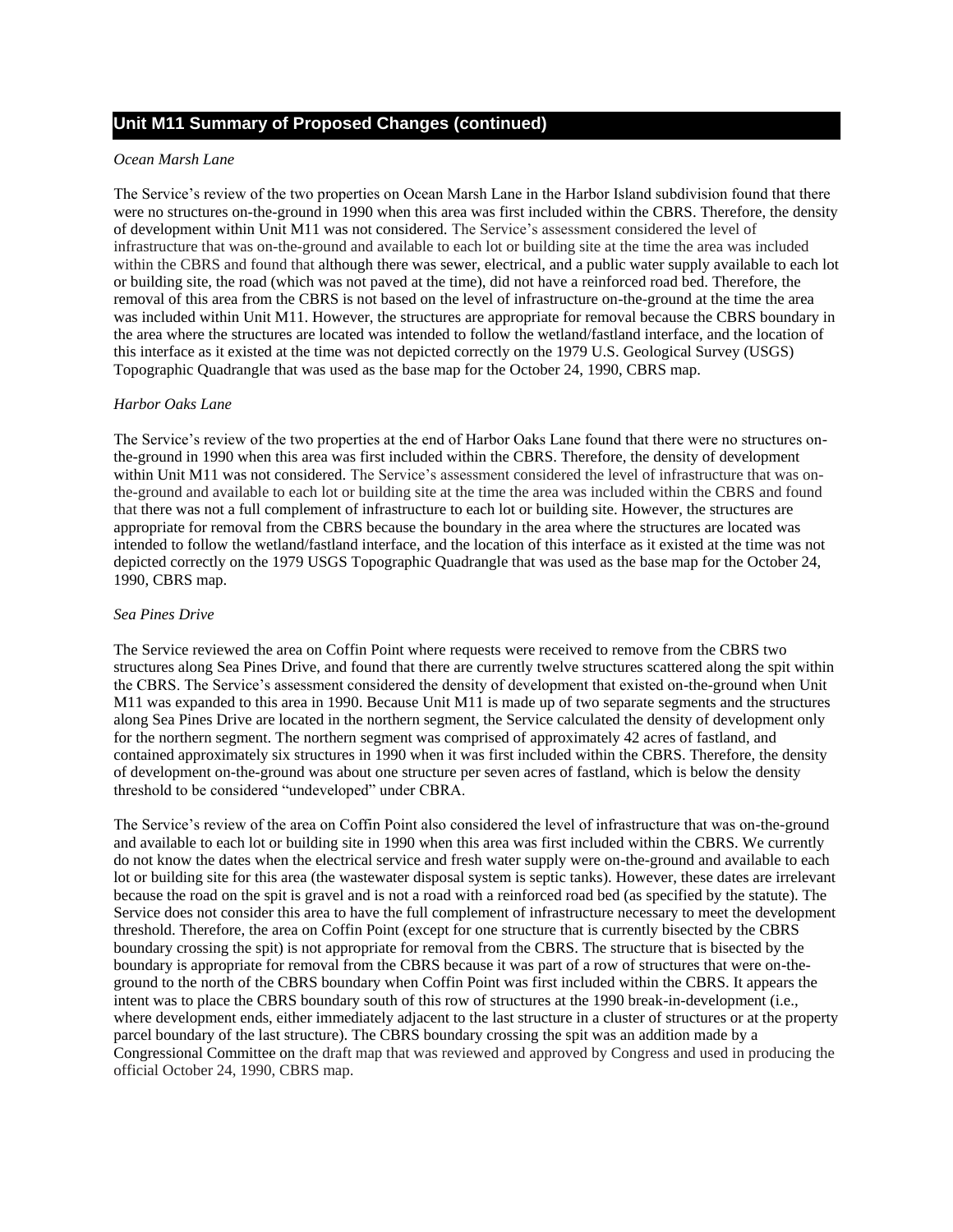### *Little Horse Island Drive*

During the Service's comprehensive review of Unit M11, an additional mapping error affecting a structure on Little Horse Island Drive was identified. This structure was on-the-ground when the area where it is located was first included in 1990 within the CBRS. This structure is appropriate for removal from the CBRS because the boundary in that area was intended to follow the wetland/fastland interface, and the location of this interface as it existed at the time was not depicted correctly on the 1979 USGS Topographic Quadrangle that was used as the base map for the October 24, 1990, CBRS map.